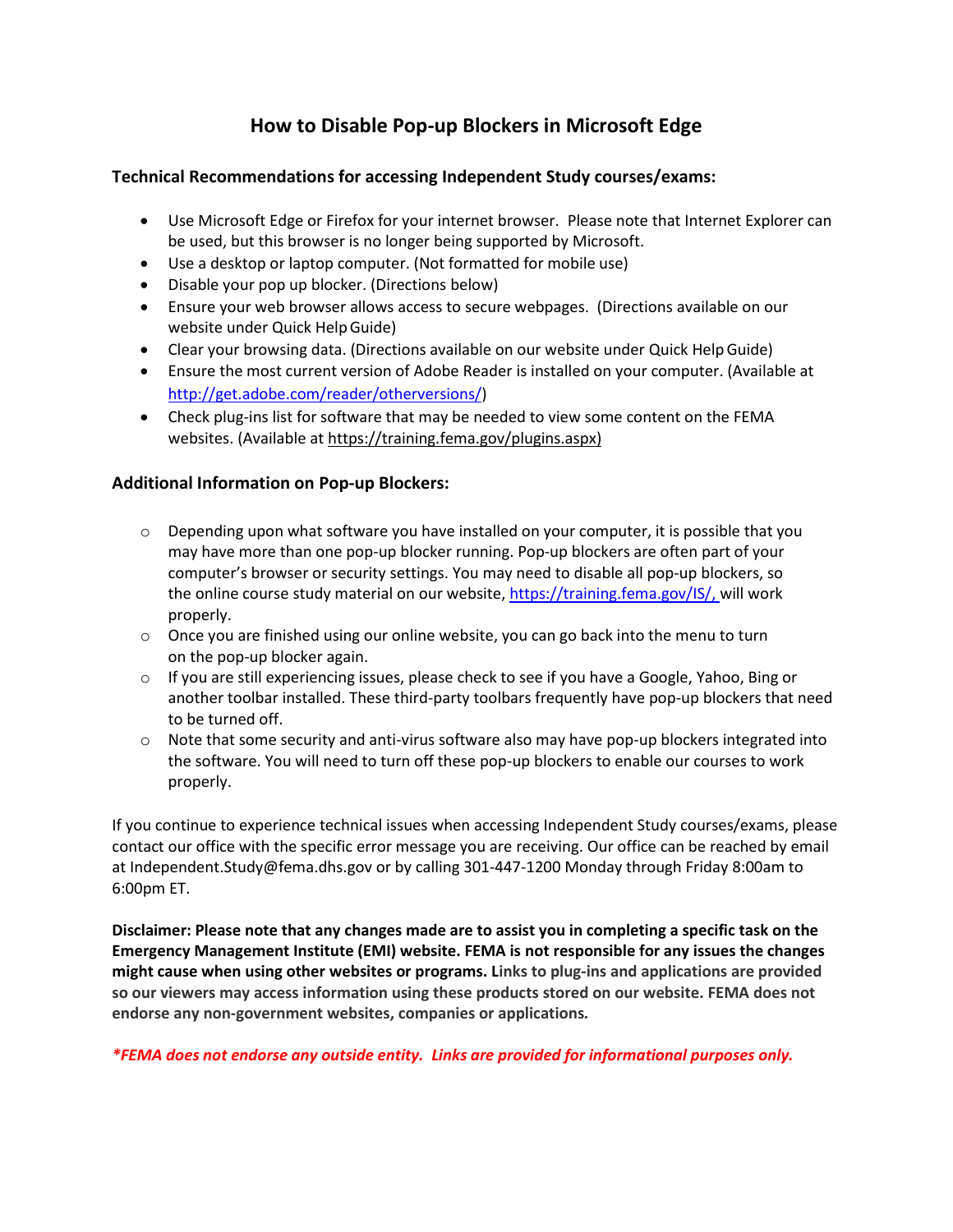**\*** *The following steps and or pictures should be similar based upon your browser version.*

*\*\*If you are using a work or school computer, you may need to contact that system administrator for assistance with making setting changes.*

Pop-up blocking is now directly integrated into Microsoft Edge; therefore, by default, pop-up blocking is enabled. If you see a message at the top of your browser window, you will need to click on "OK", then follow the steps below to disable all pop-up blockers for our website, [https://training.fema.gov/IS/.](https://training.fema.gov/IS/)

> Important! You have a pop-up blocker turned on which means that some screens are blocked from appearing, and the application will not function properly. After you click OK, please turn off all pop-up blockers for this website.**OK**

## **To disable the pop-up blocker while on our website:**

1. Open Microsoft Edge, then select "Menu" (3 dots icon on top right corner of the browser).



2. From the menu options, scroll down and click on "Settings".